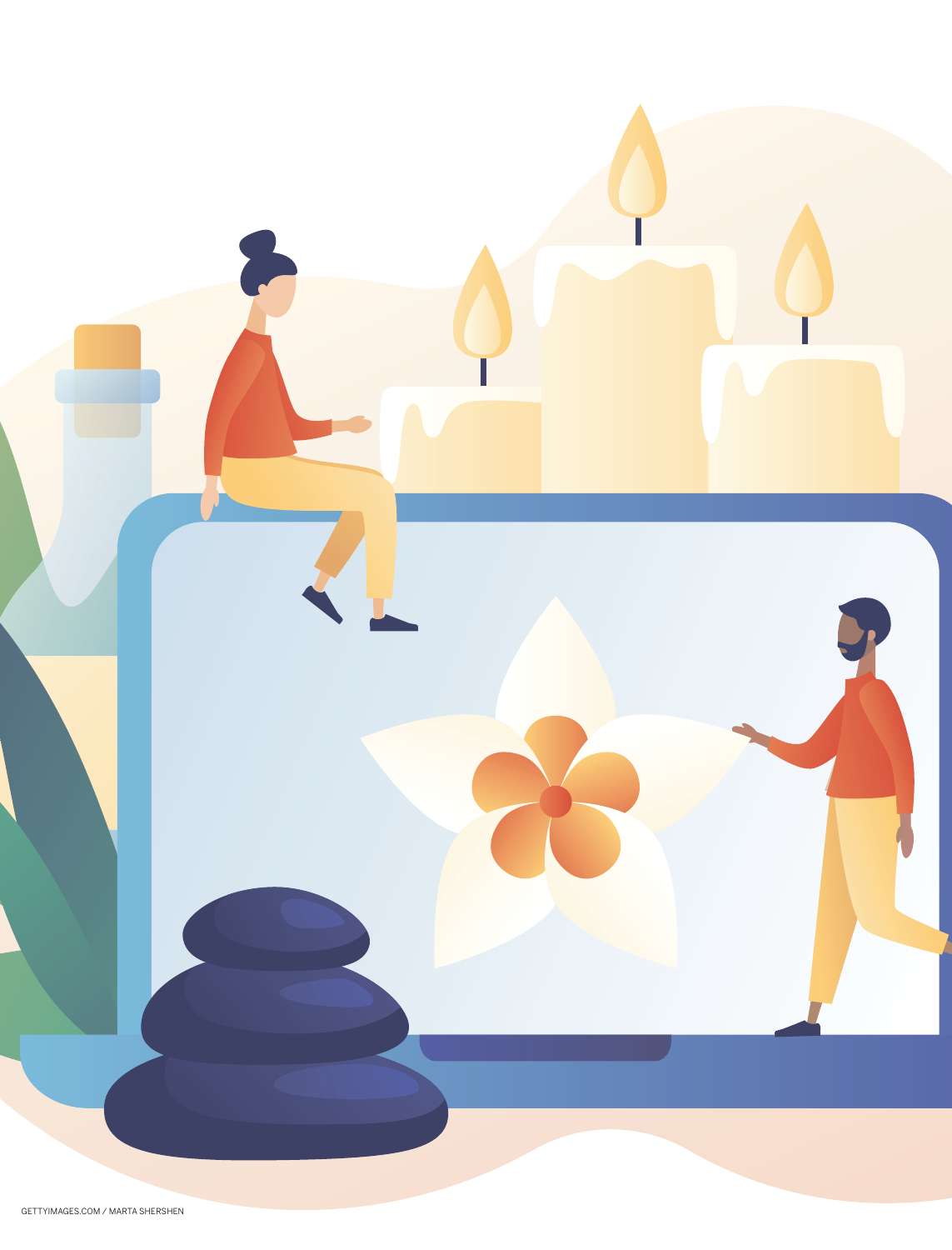LEARNING CAN IMPROVE OUR QUALITY OF LIFE—AND THE EFFECT IS TWOFOLD FOR COURSES ON WELLNESS AND SELF-BETTERMENT.

# INTO **LOGGING** Online Wellness

ifelong learners already know that studying new skills can be a joyful experience. But formal research has also shown a connection between education and health. Continued learning may even help ward off dementia and heart disease. There are also strong connections between adult learning and an enhanced sense of wellness, including more formal mental health benefits, such as reduced levels of anxiety, loneliness, and depression.

> Jennifer Cohen Harper is the founder of Little Flower Yoga and a longtime faculty member with the Omega Institute for Holistic Studies, which had to transfer its coursework online during the pandemic. She points out that online learning allows "people with challenging schedules or those in remote locations [to] find courses online that would be impossible for them to join in person."

She also pointed to some benefits we typically don't think of, including how "people benefit from things like captioning, audio recordings, the ability to pause and review recorded materials multiple times." This can be crucial for people with disabilities or those who have trouble learning in a traditional setting.

The pandemic changed the way people participate in

## BY **JESSICA BARON**